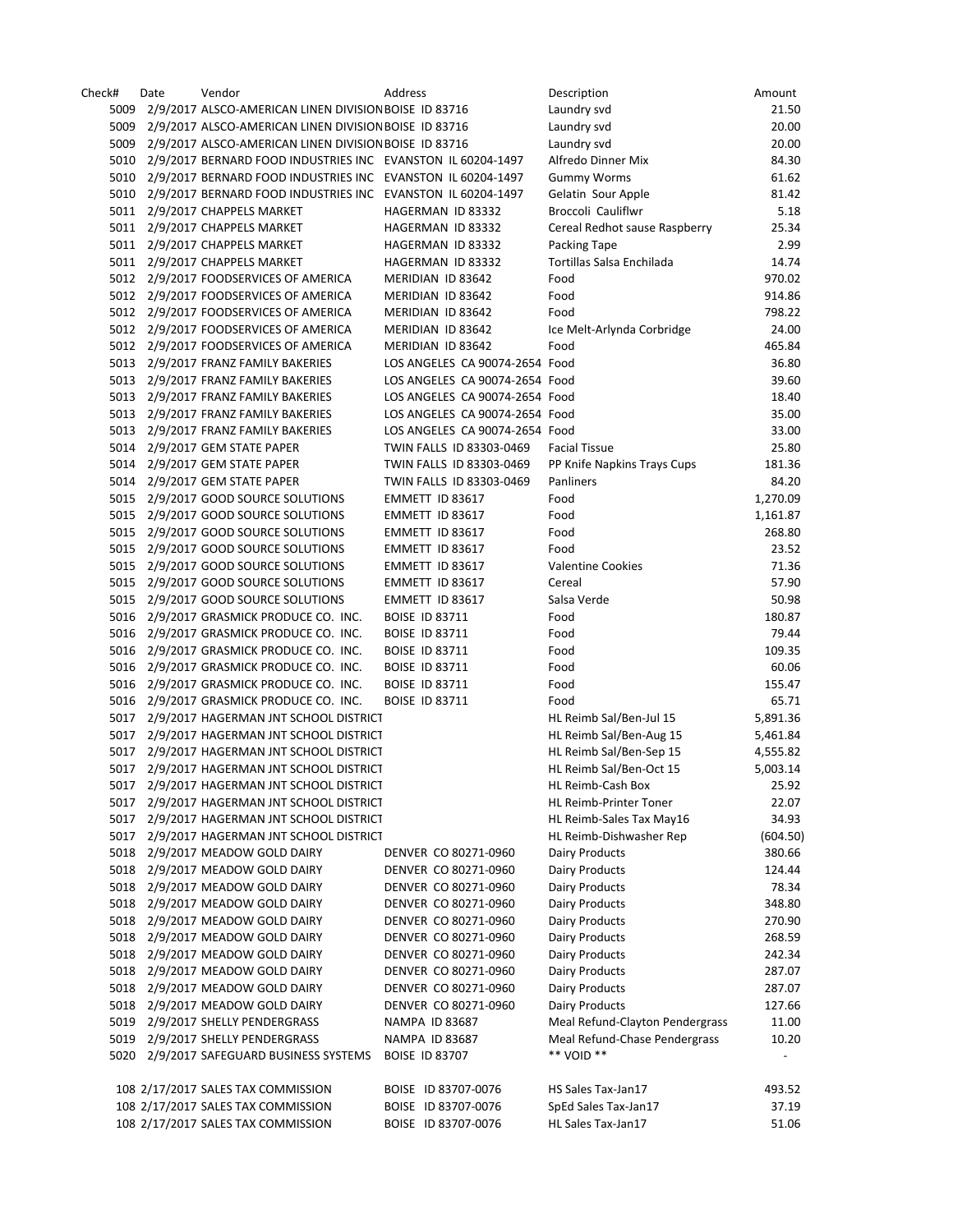|       | 109 2/16/2017 CENTURY LINK                                       | PHOENIX AZ 85038-9040                              | Phone Chgs                                  | 21.58    |
|-------|------------------------------------------------------------------|----------------------------------------------------|---------------------------------------------|----------|
|       | 44520 2/9/2017 ACE HARDWARE                                      | HAGERMAN ID 83332                                  | Spray Nozzle-tech (M.Cottam)                | 2.79     |
| 44520 | 2/9/2017 ACE HARDWARE                                            | HAGERMAN ID 83332                                  | Washers/Nuts/Keys                           | 8.86     |
| 44520 | 2/9/2017 ACE HARDWARE                                            | HAGERMAN ID 83332                                  | Kubota-tire rep/tire chains                 | 14.57    |
|       | 44520 2/9/2017 ACE HARDWARE                                      | HAGERMAN ID 83332                                  | Gloves                                      | 7.99     |
|       | 44520 2/9/2017 ACE HARDWARE                                      | HAGERMAN ID 83332                                  | Entry Lock & Keys-br                        | 14.77    |
| 44520 | 2/9/2017 ACE HARDWARE                                            | HAGERMAN ID 83332                                  | Kubota chains scrubber                      | 9.56     |
| 44520 | 2/9/2017 ACE HARDWARE                                            | HAGERMAN ID 83332                                  | Repairs-Ag                                  | 24.07    |
| 44520 | 2/9/2017 ACE HARDWARE                                            | HAGERMAN ID 83332                                  | Repairs-Ag                                  | 16.36    |
| 44521 | 2/9/2017 ADVANCED THERAPY CARE                                   | MOUNTAIN HOME ID 83647                             | Speech Therapy-Jan17                        | 2,930.00 |
| 44522 | 2/9/2017 BOISE STATE UNIVERSITY                                  | <b>BOISE ID 83725</b>                              | repl ck44425-Stndt Meals/ColCareer          | 58.20    |
| 44523 | 2/9/2017 BURKS TRACTOR                                           | TWIN FALLS ID 83301                                | Kubota Rep-Snow Removal                     | 371.12   |
| 44524 | 2/9/2017 CALLEN REFRIGERATION                                    | <b>FILER ID 83328</b>                              | rep-Heat unit in Art clsrm-HS               | 130.00   |
| 44524 | 2/9/2017 CALLEN REFRIGERATION                                    | <b>FILER ID 83328</b>                              | Rep-Heater in MPrm GS                       | 365.00   |
|       |                                                                  |                                                    |                                             |          |
| 44525 | 2/9/2017 CENTURY LINK                                            | PHOENIX AZ 85038-9040                              | <b>Phone Charges</b>                        | 91.64    |
| 44525 | 2/9/2017 CENTURY LINK                                            | PHOENIX AZ 85038-9040                              | <b>Phone Charges</b>                        | 442.36   |
| 44526 | 2/9/2017 CITY OF HAGERMAN                                        | HAGERMAN ID 83332                                  | Water/Sewer-Ag                              | 69.70    |
| 44526 | 2/9/2017 CITY OF HAGERMAN                                        | HAGERMAN ID 83332                                  | Water/Sewer-Gym                             | 87.93    |
| 44526 | 2/9/2017 CITY OF HAGERMAN                                        | HAGERMAN ID 83332                                  | Water/Sewer-HS                              | 69.63    |
| 44526 | 2/9/2017 CITY OF HAGERMAN                                        | HAGERMAN ID 83332                                  | Water/Sewer-GS                              | 83.46    |
| 44527 | 2/9/2017 COMPUTERS FOR KIDS INC                                  | <b>BOISE ID 83709</b>                              | 8-Desktops Computers Wrkstns                | 680.00   |
| 44527 | 2/9/2017 COMPUTERS FOR KIDS INC                                  | <b>BOISE ID 83709</b>                              | 22-Desktop Cmptr Wrkstns/Olson lab 1,870.00 |          |
| 44527 | 2/9/2017 COMPUTERS FOR KIDS INC                                  | <b>BOISE ID 83709</b>                              | 3-Desktop Cpmtr Wrkstns                     | 255.00   |
| 44527 | 2/9/2017 COMPUTERS FOR KIDS INC                                  | <b>BOISE ID 83709</b>                              | 1-Laptops                                   | 125.00   |
| 44527 | 2/9/2017 COMPUTERS FOR KIDS INC                                  | <b>BOISE ID 83709</b>                              | 3-Laptops/College Career Mentoring          | 375.00   |
| 44528 | 2/9/2017 CONNIE VAN KLEECK OTR/L                                 | GOOINDG ID 83330                                   | Occupational Therapy-Dec16                  | 165.00   |
| 44528 | 2/9/2017 CONNIE VAN KLEECK OTR/L                                 | GOOINDG ID 83330                                   | Occupational Therapy-Jan17                  | 247.50   |
| 44529 | 2/9/2017 COSTCO CREDIT CARD HB                                   | CAROL STREAM IL 60197-585918-Padded Folding Chairs |                                             | 269.82   |
| 44530 | 2/9/2017 DEMCO MEDIA                                             | MADISON WI 53708-8048                              | Libr-Laser Labels                           | 44.68    |
| 44530 | 2/9/2017 DEMCO MEDIA                                             | MADISON WI 53708-8048                              | Libr-Book Jackets 100ct                     | 27.63    |
| 44530 | 2/9/2017 DEMCO MEDIA                                             | MADISON WI 53708-8048                              | Libr-Book Jackets 50ct                      | 18.56    |
|       | 44530 2/9/2017 DEMCO MEDIA                                       | MADISON WI 53708-8048                              | Libr-Label Protectors                       | 52.96    |
| 44530 | 2/9/2017 DEMCO MEDIA                                             | MADISON WI 53708-8048                              | Libr-Scotch Book Tape                       | 39.42    |
| 44530 | 2/9/2017 DEMCO MEDIA                                             | MADISON WI 53708-8048                              | Libr-Scotch Transparent Tape                | 27.44    |
| 44530 | 2/9/2017 DEMCO MEDIA                                             | MADISON WI 53708-8048                              | Libr-Scotch DoubleSided Tape                | 18.08    |
|       | 44530 2/9/2017 DEMCO MEDIA                                       | MADISON WI 53708-8048                              | Libr-Sharpie Metallic Pens                  | 10.23    |
| 44530 | 2/9/2017 DEMCO MEDIA                                             | MADISON WI 53708-8048                              | Libr-Highsmith o" Book Supports             | 38.12    |
| 44531 | 2/9/2017 FIRE & ICE QUICK FIX CO. INC                            | JEROME ID 83338                                    | Dishwshr Rep-Inst Water Regulator           | 474.00   |
|       | 44531 2/9/2017 FIRE & ICE QUICK FIX CO. INC                      | JEROME ID 83338                                    | Freezer Rep-Repl Freon                      | 515.00   |
| 44531 | 2/9/2017 FIRE & ICE QUICK FIX CO. INC                            | JEROME ID 83338                                    | Freezer Rep-Brkn Line/repl Freon            | 800.00   |
|       | 44531 2/9/2017 FIRE & ICE QUICK FIX CO. INC                      | JEROME ID 83338                                    | <b>HL Cooler-Repl Thermostat</b>            | 285.00   |
|       | 44532 2/9/2017 GOODING COUNTY TREASURER GOODING ID 83330         |                                                    | 2016 Solid Waste Fee                        | 341.00   |
|       | 44533 2/9/2017 GREAT AMERICA FINANCIAL SVCS DALLAS TX 75266-0831 |                                                    | Copier Lease-GS                             | 155.00   |
| 44533 | 2/9/2017 GREAT AMERICA FINANCIAL SVCS DALLAS TX 75266-0831       |                                                    | Copier Lease-HS                             | 155.00   |
| 44534 | 2/9/2017 HAGERMAN HIGH SCHOOL                                    | HAGERMAN ID 83332                                  | Homeless Stdnt-Textbook IDL class           | 36.00    |
| 44535 | 2/9/2017 ID DIV OF VOC REHAB                                     | BOISE ID 83720-0096                                | 2017 Sch Work Transition Fee                | 235.20   |
|       | 44536 2/9/2017 ID HIGH SCH ACTIVITIES IHSAA                      | BOISE ID 83704                                     | <b>Activity Card-Derrick Lyons</b>          | 35.00    |
|       | 44537 2/9/2017 IDAHO POWER COMPANY                               | BOISE ID 83721-0030                                | Power-Street Lights                         | 63.86    |
| 44537 | 2/9/2017 IDAHO POWER COMPANY                                     | BOISE ID 83721-0030                                | Power-GS                                    | 4,152.79 |
| 44537 | 2/9/2017 IDAHO POWER COMPANY                                     | BOISE ID 83721-0030                                | Power-Pumps                                 | 22.15    |
| 44537 | 2/9/2017 IDAHO POWER COMPANY                                     | BOISE ID 83721-0030                                | Power-Gym                                   | 709.68   |
| 44537 | 2/9/2017 IDAHO POWER COMPANY                                     | BOISE ID 83721-0030                                | Power-HS                                    | 1,244.47 |
| 44537 | 2/9/2017 IDAHO POWER COMPANY                                     | BOISE ID 83721-0030                                | Power-Ag                                    | 441.47   |
| 44538 | 2/9/2017 IT - INTEGRATED TECHNOLOGIES                            | TWIN FALLS ID 83303-1843                           | Copier Maint-HS                             | 174.97   |
| 44538 | 2/9/2017 IT - INTEGRATED TECHNOLOGIES                            | TWIN FALLS ID 83303-1843                           | Copier Maint-Distr                          | 30.85    |
| 44538 | 2/9/2017 IT - INTEGRATED TECHNOLOGIES TWIN FALLS ID 83303-1843   |                                                    | Copier Maint-GS                             | 297.40   |
| 44539 | 2/9/2017 JOSTENS INC                                             | TWIN FALLS ID 83301-8365                           | 4-Valedictorian Medallions                  | 56.00    |
| 44539 | 2/9/2017 JOSTENS INC                                             | TWIN FALLS ID 83301-8365                           | 1-Salutatorian Medallion                    | 14.00    |
| 44540 | 2/9/2017 MARK KRESS                                              | HAGERMAN ID 83332                                  | Supt Mrg Boise                              | 76.00    |
| 44540 | 2/9/2017 MARK KRESS                                              | HAGERMAN ID 83332                                  | GBB Game-Murtaugh                           | 42.18    |
| 44540 | 2/9/2017 MARK KRESS                                              | HAGERMAN ID 83332                                  | Mlg-Supt mtg TF                             | 30.40    |
| 44540 | 2/9/2017 MARK KRESS                                              | HAGERMAN ID 83332                                  | Mlg-Boise/Day with Legislature              | 76.00    |
|       |                                                                  |                                                    |                                             |          |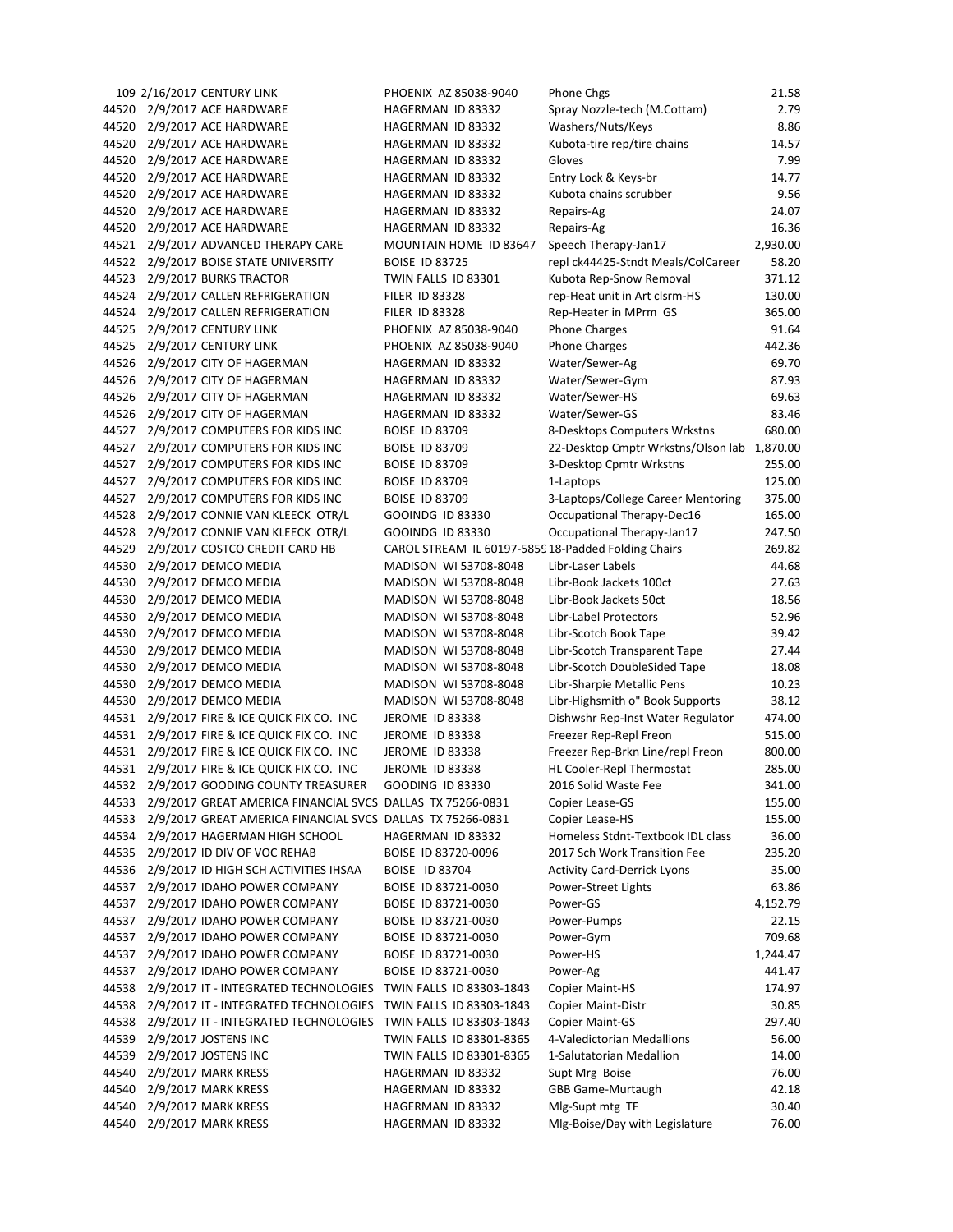44549 2/9/2017 SDE-STATE DEPT OF EDUCATION BOISE ID 83750-0027 \*\*\* VOID \*\*

44541 2/9/2017 MEDICAID DIVISON OF BOISE ID 83720‐0036 School Medicaid Match‐30% 4,309.19 44542 2/9/2017 MOUNTAIN ALARM INC OGDEN UT 84412‐2487 Alarm Monitoring 81.00 44543 2/9/2017 OFFICE DEPOT CHICAGO IL 60680‐1040 Yellow Copy Paper‐Distr 4.50 44543 2/9/2017 OFFICE DEPOT CHICAGO IL 60680‐1040 Sharpies‐12 7.86 44543 2/9/2017 OFFICE DEPOT CHICAGO IL 60680‐1040 Porta Notebook‐p/r 8.19 44543 2/9/2017 OFFICE DEPOT CHICAGO IL 60680‐1040 Envelope Moistenizer 14.69 44543 2/9/2017 OFFICE DEPOT CHICAGO IL 60680‐1040 Rebate‐Office Depot (25.89) 44544 2/9/2017 PLATT ELECTRICAL SUPPLIES BOSTON MA 02241‐8759 Switch‐Ag Pump 6.52 44545 2/9/2017 PRO ACTIVE ADVANTAGE LLC GOODING ID 83330 Student Behavior Svcs 31,055.25 44545 2/9/2017 PRO ACTIVE ADVANTAGE LLC GOODING ID 83330 Student Behavior Svcs 1,858.25 44545 2/9/2017 PRO ACTIVE ADVANTAGE LLC GOODING ID 83330 Student Behavior Svcs 3,949.75 44545 2/9/2017 PRO ACTIVE ADVANTAGE LLC GOODING ID 83330 Student Behavior Svcs 84.00 44545 2/9/2017 PRO ACTIVE ADVANTAGE LLC GOODING ID 83330 Student Behavior Svcs 3,005.75 44546 2/9/2017 PBS‐PROGRESSIVE BEHAVIOR SYS RUPERT ID 83350 Student Behavior Svcs 1,047.75 44546 2/9/2017 PBS-PROGRESSIVE BEHAVIOR SYS RUPERT ID 83350 Student Behavior Svcs 755.50 44546 2/9/2017 PBS-PROGRESSIVE BEHAVIOR SYS RUPERT ID 83350 Student Behavior Svcs 816.75 44546 2/9/2017 PBS-PROGRESSIVE BEHAVIOR SYS RUPERT ID 83350 Student Behavior Svcs 503.25 44547 2/9/2017 BETTE M REED WENDELL ID 83355 Mileage/Meal‐IASBO mtg TF 39.90 44548 2/9/2017 SAFEGUARD BUSINESS SYSTEMS BOISE ID 83707 Delivery Fee‐Env (missed) 25.20 44548 2/9/2017 SAFEGUARD BUSINESS SYSTEMS BOISE ID 83707 W2 4up Forms 100ct 27.62 44548 2/9/2017 SAFEGUARD BUSINESS SYSTEMS BOISE ID 83707 Envelopes‐W2 forms 100ct 26.41 44548 2/9/2017 SAFEGUARD BUSINESS SYSTEMS BOISE ID 83707 1099 2up Forms 25ct 11.03 44548 2/9/2017 SAFEGUARD BUSINESS SYSTEMS BOISE ID 83707 Envelopes‐1099 forms 25ct 8.49 44550 2/9/2017 STEVE SMITH HAGERMAN ID 83332 Mileage‐Parts at Burks Tractor TF 30.40 44551 2/9/2017 TREASURE VALLEY COFFEE INC BOISE ID 83713 Water-Modulars (8 bottles) 47.60 44551 2/9/2017 TREASURE VALLEY COFFEE INC BOISE ID 83713 Water-Modu8lars (2 bottles) 11.90 44552 2/9/2017 US BANK TRUST NA (BOND) ST PAUL MN 55170-9705 Bond Fees 500.00 44553 2/9/2017 US BANKCORP CARD SVCS INC FARGO ND 58125‐6343 amzn:2‐10pk Lanyards 9.98 44553 2/9/2017 US BANKCORP CARD SVCS INC FARGO ND 58125-6343 amzn:1-10pk 8gb FlashDrives 32.65 44553 2/9/2017 US BANKCORP CARD SVCS INC FARGO ND 58125-6343 amzn:1-10pk 16gb FlashDrives 37.65 44553 2/9/2017 US BANKCORP CARD SVCS INC FARGO ND 58125‐6343 amzn:2‐Logitech Wireless Presenter 69.90 44553 2/9/2017 US BANKCORP CARD SVCS INC FARGO ND 58125‐6343 amzn:4‐USB Cables 39.96 44553 2/9/2017 US BANKCORP CARD SVCS INC FARGO ND 58125‐6343 amzn‐2 Uxcel Male Connectors 10.00 44553 2/9/2017 US BANKCORP CARD SVCS INC FARGO ND 58125-6343 amzn:4-C# Language Spec Books 16.00 44553 2/9/2017 US BANKCORP CARD SVCS INC FARGO ND 58125‐6343 amzn:5‐Wireless Presenter/Powrpoin 64.95 44553 2/9/2017 US BANKCORP CARD SVCS INC FARGO ND 58125‐6343 ixl.com‐SpEd Math/LA softwr mo.ch 15.95 44553 2/9/2017 US BANKCORP CARD SVCS INC FARGO ND 58125‐6343 amzn:Printer Toner 42.99 44554 2/9/2017 VALLEY WIDE COOP INC JEROME ID 83338-6138 LPGas-Ag 500.0g \$1.49 596.30 44554 2/9/2017 VALLEY WIDE COOP INC JEROME ID 83338‐6138 LPGas‐Ag 400.0g \$1.46 584.00 44554 2/9/2017 VALLEY WIDE COOP INC JEROME ID 83338-6138 LPGas-HS 1200.1g \$1.46 1,752.15 44554 2/9/2017 VALLEY WIDE COOP INC JEROME ID 83338-6138 LPGas-HS 1000.1g \$1.49 1.490.15 44554 2/9/2017 VALLEY WIDE COOP INC JEROME ID 83338-6138 LPGas-Ag 375.8g \$1.49 559.94 44554 2/9/2017 VALLEY WIDE COOP INC JEROME ID 83338-6138 LPGas-HS 1300.2g \$1.49 1,937.30 44554 2/9/2017 VALLEY WIDE COOP INC JEROME ID 83338-6138 LPGas-Ag 305.1g \$1.49 454.60 44554 2/9/2017 VALLEY WIDE COOP INC JEROME ID 83338-6138 LPGas-HS 600.2g \$1.49 894.30 44555 2/9/2017 VERIZON WIRELESS DALLAS TX 75266-0108 Cell phone chrgs-Dan Knapp 52.90 44555 2/9/2017 VERIZON WIRELESS DALLAS TX 75266-0108 Cell phone chrgs-Matt Cottam 52.90 44555 2/9/2017 VERIZON WIRELESS DALLAS TX 75266-0108 Cell phone chrgs-AJ Perkins 52.90 44555 2/9/2017 VERIZON WIRELESS DALLAS TX 75266-0108 Cell phone chgs-Craig Jackson 26.45 44555 2/9/2017 VERIZON WIRELESS DALLAS TX 75266-0108 Cell phone chrgs-Mark Kress 52.90 44555 2/9/2017 VERIZON WIRELESS DALLAS TX 75266-0108 Cell phone chrgs-Steve Smith 52.90 44555 2/9/2017 VERIZON WIRELESS DALLAS TX 75266-0108 Cell phone chrgs-Tyler Mills 52.90 44556 2/9/2017 WAXIE SANITARY SUPPLY LOS ANGELES CA 90060‐0227 Telescoping Wand‐Vacuum 161.68 44557 2/9/2017 WENDELL TRUCK & AUTO WENDELL ID 83355 Rep‐HydraulicHose/Kubota‐plow snow 44.16 44558 2/9/2017 ZIGGY EXPRESS HAGERMAN BLISS ID 83314 Fuel‐4 wheeler 6.37 44558 2/9/2017 ZIGGY EXPRESS HAGERMAN BLISS ID 83314 Fuel‐4 wheeler 6.94 44558 2/9/2017 ZIGGY EXPRESS HAGERMAN BLISS ID 83314 Fuel‐4 wheeler 7.24 44558 2/9/2017 ZIGGY EXPRESS HAGERMAN BLISS ID 83314 Fuel-Kubota Fuel-Kubota 12.00 44591 2/17/2017 AMERICAN FIDELITY CO - HSA Am Am Am Fidelity - HSA Svg - 022017 9.80 44591 2/17/2017 AMERICAN FIDELITY CO - HSA Am Fidelity - HSA Svg - 022017 84.30 44591 2/17/2017 AMERICAN FIDELITY CO - HSA AM Am Am Fidelity - HSA Svg - 022017 20.24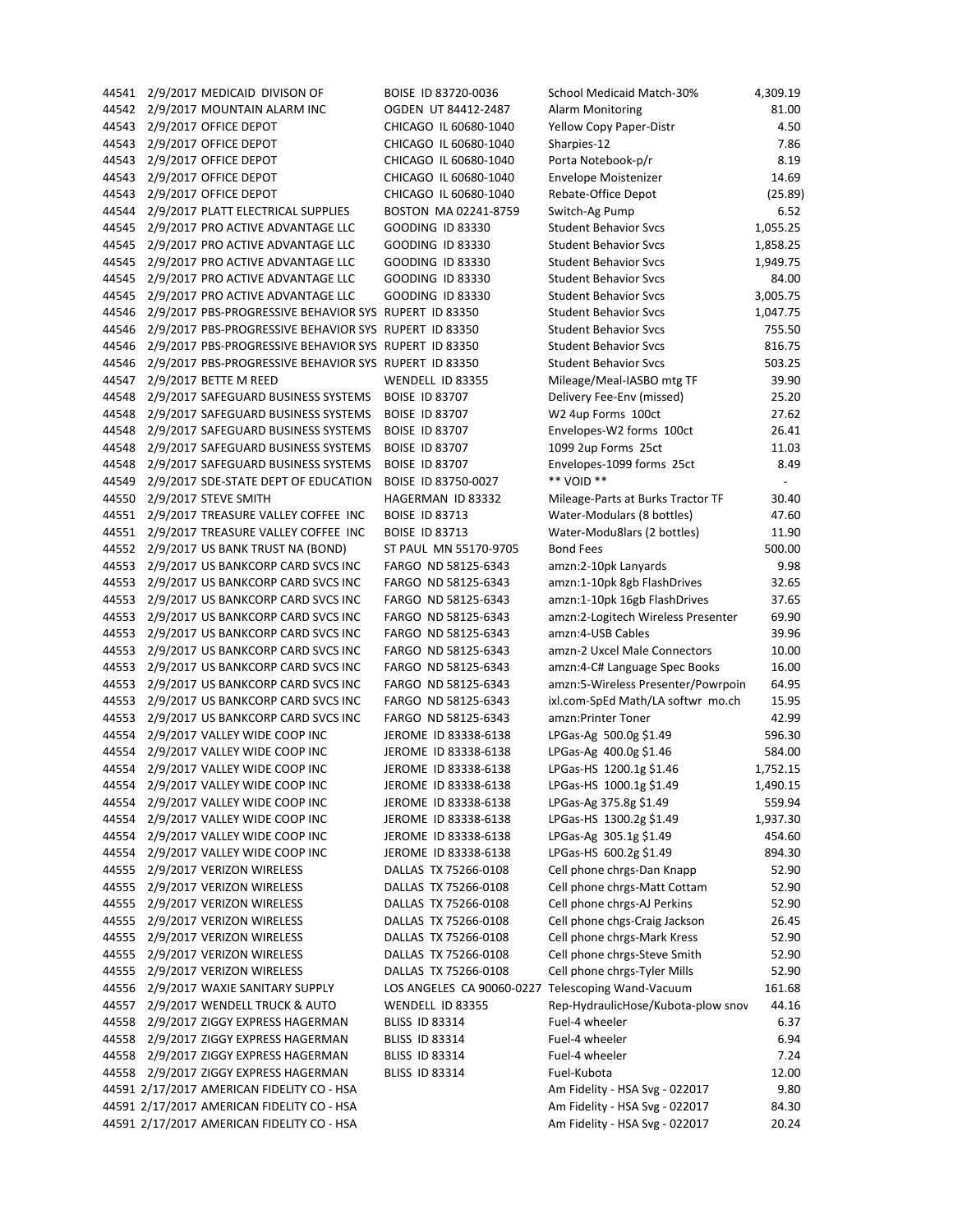44591 2/17/2017 AMERICAN FIDELITY CO - HSA AM AM Fidelity - HSA Svg - 022017 163.16 44591 2/17/2017 AMERICAN FIDELITY CO - HSA Am Fidelity - HSA Svg - 022017 138.56 44591 2/17/2017 AMERICAN FIDELITY CO - HSA Am Fidelity - HSA Svg - 022017 5.44 44592 2/17/2017 BLUE CROSS OF IDAHO BOISE ID 83707‐0948 Blue Cross ‐ 022017 508.11 44592 2/17/2017 BLUE CROSS OF IDAHO BOISE ID 83707‐0948 Blue Cross ‐ HSA ‐ 022017 53.60 44592 2/17/2017 BLUE CROSS OF IDAHO BOISE ID 83707‐0948 Blue Cross ‐ HSA ‐ 022017 1,157.31 44592 2/17/2017 BLUE CROSS OF IDAHO BOISE ID 83707‐0948 Blue Cross ‐ 022017 938.46 44592 2/17/2017 BLUE CROSS OF IDAHO BOISE ID 83707‐0948 Blue Cross ‐ 022017 19.11 44592 2/17/2017 BLUE CROSS OF IDAHO BOISE ID 83707‐0948 Blue Cross ‐ 022017 54.22 44592 2/17/2017 BLUE CROSS OF IDAHO BOISE ID 83707‐0948 Blue Cross ‐ 022017 108.42 44592 2/17/2017 BLUE CROSS OF IDAHO BOISE ID 83707‐0948 Blue Cross ‐ 022017 1,116.28 44592 2/17/2017 BLUE CROSS OF IDAHO BOISE ID 83707-0948 Blue Cross - HSA - 022017 110.77 44592 2/17/2017 BLUE CROSS OF IDAHO BOISE ID 83707‐0948 Blue Cross ‐ HSA ‐ 022017 892.74 44592 2/17/2017 BLUE CROSS OF IDAHO BOISE ID 83707‐0948 Blue Cross ‐ 022017 33.30 44592 2/17/2017 BLUE CROSS OF IDAHO BOISE ID 83707‐0948 Blue Cross ‐ 022017 478.41 44592 2/17/2017 BLUE CROSS OF IDAHO BOISE ID 83707‐0948 Blue Cross ‐ 022017 290.99 44592 2/17/2017 BLUE CROSS OF IDAHO BOISE ID 83707‐0948 Blue Cross ‐ 022017 301.64 44592 2/17/2017 BLUE CROSS OF IDAHO BOISE ID 83707‐0948 Blue Cross ‐ 022017 626.82 44592 2/17/2017 BLUE CROSS OF IDAHO BOISE ID 83707‐0948 Blue Cross ‐ 022017 545.55 44592 2/17/2017 BLUE CROSS OF IDAHO BOISE ID 83707‐0948 Blue Cross ‐ 022017 102.58 44592 2/17/2017 BLUE CROSS OF IDAHO BOISE ID 83707‐0948 Blue Cross ‐ 022017 50.49 44592 2/17/2017 BLUE CROSS OF IDAHO BOISE ID 83707‐0948 Blue Cross ‐ 022017 3,280.96 44592 2/17/2017 BLUE CROSS OF IDAHO BOISE ID 83707‐0948 Blue Cross ‐ 022017 4,704.44 44593 2/17/2017 HJSD - IRS IRS ISS ISSN ISSN ISSN ISSN ISSN ISSN ISSN ISSN IS 44593 2/17/2017 HJSD - IRS IRS ISO ISO ISO ISO ISO ISO ISO ISO ISO ISO ISO 44593 2/17/2017 HJSD ‐ IRS IRS‐Medicare ‐ 022017 43.52 44593 2/17/2017 HJSD ‐ IRS IRS‐Fica ‐ 022017 51.02 44593 2/17/2017 HJSD ‐ IRS IRS‐Fica ‐ 022017 497.38 44593 2/17/2017 HJSD - IRS IRS IRS-Medicare - 022017 ISS-Medicare - 022017 206.79 44593 2/17/2017 HJSD - IRS IRS-Medicare - 022017 ISS-Medicare - 022017 32.13 44593 2/17/2017 HJSD - IRS IRS-Fica - 022017 IRS-Fica - 022017 ITS-88 44593 2/17/2017 HJSD ‐ IRS IRS‐Fica ‐ 022017 2,514.45 44593 2/17/2017 HJSD ‐ IRS IRS‐Fica ‐ 022017 3,213.05 44593 2/17/2017 HJSD ‐ IRS IRS‐Fica ‐ 022017 314.98 44593 2/17/2017 HJSD - IRS IRS-Fica - 022017 IRS-Fica - 022017 S5.96 44593 2/17/2017 HJSD - IRS IRS-Fica - 022017 IRS-Fica - 022017 S.75 44593 2/17/2017 HJSD ‐ IRS IRS‐Fica ‐ 022017 679.84 44593 2/17/2017 HJSD ‐ IRS IRS‐Fica ‐ 022017 247.73 44593 2/17/2017 HJSD - IRS IRS ISO ISO ISO ISO ISO ISO ISO ISO ISO ISO ISO 44593 2/17/2017 HJSD - IRS IRS ISS ISS ISS ISS-Fica - 022017 ISS-Fica - 022017 ISS-Fica - 022017 44593 2/17/2017 HJSD ‐ IRS IRS‐Fica ‐ 022017 245.07 44593 2/17/2017 HJSD ‐ IRS IRS‐Fica ‐ 022017 35.08 44593 2/17/2017 HJSD ‐ IRS IRS‐Fica ‐ 022017 138.05 44593 2/17/2017 HJSD ‐ IRS IRS‐Fica ‐ 022017 64.78 44593 2/17/2017 HJSD - IRS IRS-Medicare - 022017 ISS-Medicare - 022017 39.80 44593 2/17/2017 HJSD - IRS IRS-Fica - 022017 IRS-Fica - 022017 20.72 44593 2/17/2017 HJSD ‐ IRS IRS‐Fica ‐ 022017 407.00 44593 2/17/2017 HJSD - IRS IRS ISLAMA ISLAMA ISLAMA IRS-Fica - 022017 ISLAMA ISLAMA ISLAMA ISLAMA ISLAMA ISLAMA ISLAMA ISLAMA ISLAMA ISLAMA ISLAMA ISLAMA ISLAMA ISLA 44593 2/17/2017 HJSD ‐ IRS IRS‐Fica ‐ 022017 397.43 44594 2/17/2017 HJSD ‐ PERSI PERSI‐Retirement ‐ 022017 420.01 44594 2/17/2017 HJSD ‐ PERSI PERSI‐Retirement ‐ 022017 78.53 44594 2/17/2017 HJSD ‐ PERSI PERSI‐Sick Leave ‐ 022017 8.04 44594 2/17/2017 HJSD ‐ PERSI PERSI‐Retirement ‐ 022017 141.50 44594 2/17/2017 HJSD ‐ PERSI PERSI‐Retirement ‐ 022017 858.52 44594 2/17/2017 HJSD ‐ PERSI PERSI‐Sick Leave ‐ 022017 87.97 44594 2/17/2017 HJSD ‐ PERSI PERSI‐Retirement ‐ 022017 52.88 44594 2/17/2017 HJSD ‐ PERSI PERSI‐Sick Leave ‐ 022017 70.50 44594 2/17/2017 HJSD ‐ PERSI PERSI‐Retirement ‐ 022017 260.86 44594 2/17/2017 HJSD ‐ PERSI PERSI‐Retirement ‐ 022017 306.03 44594 2/17/2017 HJSD - PERSI PERSI PERSI-Sick Leave - 022017 31.36 44594 2/17/2017 HJSD ‐ PERSI PERSI‐Retirement ‐ 022017 367.75 44594 2/17/2017 HJSD ‐ PERSI PERSI‐Sick Leave ‐ 022017 0.91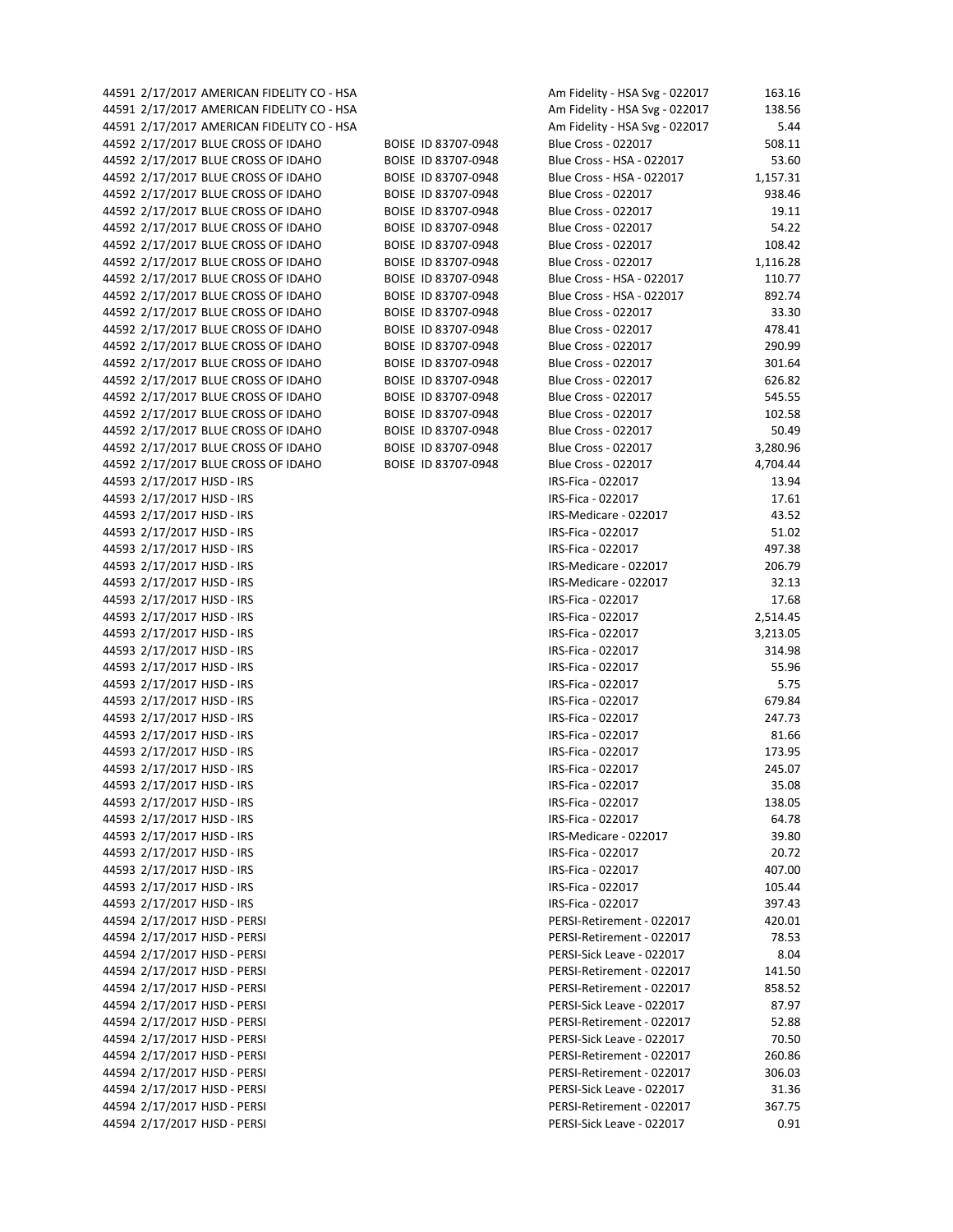|                            | 44594 2/17/2017 HJSD - PERSI                                                     |             |
|----------------------------|----------------------------------------------------------------------------------|-------------|
|                            | 44594 2/17/2017 HJSD - PERSI                                                     |             |
|                            | 44594 2/17/2017 HJSD - PERSI                                                     |             |
|                            | 44594 2/17/2017 HJSD - PERSI                                                     |             |
|                            | 44594 2/17/2017 HJSD - PERSI                                                     |             |
|                            | 44594 2/17/2017 HJSD - PERSI                                                     |             |
|                            | 44594 2/17/2017 HJSD - PERSI                                                     |             |
|                            | 44594 2/17/2017 HJSD - PERSI                                                     |             |
|                            | 44594 2/17/2017 HJSD - PERSI                                                     |             |
|                            | 44594 2/17/2017 HJSD - PERSI                                                     |             |
|                            | 44594 2/17/2017 HJSD - PERSI                                                     |             |
|                            | 44594 2/17/2017 HJSD - PERSI                                                     |             |
|                            | 44594 2/17/2017 HJSD - PERSI                                                     |             |
|                            |                                                                                  |             |
|                            | 44594 2/17/2017 HJSD - PERSI                                                     |             |
|                            | 44594 2/17/2017 HJSD - PERSI                                                     |             |
|                            | 44594 2/17/2017 HJSD - PERSI                                                     |             |
|                            | 44594 2/17/2017 HJSD - PERSI                                                     |             |
|                            | 44594 2/17/2017 HJSD - PERSI                                                     |             |
|                            | 44594 2/17/2017 HJSD - PERSI                                                     |             |
|                            | 44594 2/17/2017 HJSD - PERSI                                                     |             |
|                            | 44594 2/17/2017 HJSD - PERSI                                                     |             |
|                            | 44594 2/17/2017 HJSD - PERSI                                                     |             |
|                            | 44594 2/17/2017 HJSD - PERSI                                                     |             |
|                            | 44594 2/17/2017 HJSD - PERSI                                                     |             |
|                            | 44594 2/17/2017 HJSD - PERSI                                                     |             |
|                            | 44594 2/17/2017 HJSD - PERSI                                                     |             |
|                            | 44594 2/17/2017 HJSD - PERSI                                                     |             |
|                            | 44594 2/17/2017 HJSD - PERSI                                                     |             |
|                            | 44594 2/17/2017 HJSD - PERSI                                                     |             |
|                            | 44594 2/17/2017 HJSD - PERSI                                                     |             |
|                            | 44594 2/17/2017 HJSD - PERSI                                                     |             |
|                            | 44594 2/17/2017 HJSD - PERSI                                                     |             |
|                            | 44594 2/17/2017 HJSD - PERSI                                                     |             |
|                            | 44594 2/17/2017 HJSD - PERSI                                                     |             |
|                            | 44594 2/17/2017 HJSD - PERSI                                                     |             |
|                            | 44594 2/17/2017 HJSD - PERSI                                                     |             |
|                            | 44594 2/17/2017 HJSD - PERSI                                                     |             |
|                            | 44595 2/17/2017 STANDARD INSURANCE CO.                                           | PORTLAND OF |
|                            | 44595 2/17/2017 STANDARD INSURANCE CO.                                           | PORTLAND OF |
|                            |                                                                                  | PORTLAND OF |
|                            | 44595 2/17/2017 STANDARD INSURANCE CO.<br>44595 2/17/2017 STANDARD INSURANCE CO. | PORTLAND OF |
|                            |                                                                                  |             |
|                            | 44595 2/17/2017 STANDARD INSURANCE CO.                                           | PORTLAND OF |
|                            | 44595 2/17/2017 STANDARD INSURANCE CO.                                           | PORTLAND OF |
|                            | 44595 2/17/2017 STANDARD INSURANCE CO.                                           | PORTLAND OF |
|                            | 44595 2/17/2017 STANDARD INSURANCE CO.                                           | PORTLAND OF |
|                            | 44595 2/17/2017 STANDARD INSURANCE CO.                                           | PORTLAND OF |
|                            | 44595 2/17/2017 STANDARD INSURANCE CO.                                           | PORTLAND OF |
|                            | 44595 2/17/2017 STANDARD INSURANCE CO.                                           | PORTLAND OF |
|                            | 44595 2/17/2017 STANDARD INSURANCE CO.                                           | PORTLAND OF |
|                            | 44595 2/17/2017 STANDARD INSURANCE CO.                                           | PORTLAND OF |
|                            | 44595 2/17/2017 STANDARD INSURANCE CO.                                           | PORTLAND OF |
|                            | 44595 2/17/2017 STANDARD INSURANCE CO.                                           | PORTLAND OF |
|                            | 44595 2/17/2017 STANDARD INSURANCE CO.                                           | PORTLAND OF |
|                            | 44595 2/17/2017 STANDARD INSURANCE CO.                                           | PORTLAND OF |
|                            | 44595 2/17/2017 STANDARD INSURANCE CO.                                           | PORTLAND OF |
|                            | 44595 2/17/2017 STANDARD INSURANCE CO.                                           | PORTLAND OF |
|                            | 44595 2/17/2017 STANDARD INSURANCE CO.                                           | PORTLAND OF |
|                            | 44595 2/17/2017 STANDARD INSURANCE CO.                                           | PORTLAND OF |
|                            | 44595 2/17/2017 STANDARD INSURANCE CO.                                           | PORTLAND OF |
| 44596 2/17/2017 HJSD - IRS |                                                                                  |             |
|                            | 44597 2/17/2017 HJSD - PERSI                                                     |             |
|                            | 44597 2/17/2017 HJSD - PERSI                                                     |             |
|                            |                                                                                  |             |

| 44594 2/17/2017 HJSD - PERSI           |                        | PERSI-Retirement - 022017 | 30.60    |
|----------------------------------------|------------------------|---------------------------|----------|
| 44594 2/17/2017 HJSD - PERSI           |                        | PERSI-Sick Leave - 022017 | 3.14     |
| 44594 2/17/2017 HJSD - PERSI           |                        | PERSI-Retirement - 022017 | 3,863.27 |
| 44594 2/17/2017 HJSD - PERSI           |                        | PERSI-Retirement - 022017 | 162.25   |
| 44594 2/17/2017 HJSD - PERSI           |                        | PERSI-Retirement - 022017 | 687.91   |
| 44594 2/17/2017 HJSD - PERSI           |                        | PERSI-Retirement - 022017 | 1,071.57 |
| 44594 2/17/2017 HJSD - PERSI           |                        | PERSI-Retirement - 022017 | 65.00    |
| 44594 2/17/2017 HJSD - PERSI           |                        | PERSI-Retirement - 022017 | 27.09    |
| 44594 2/17/2017 HJSD - PERSI           |                        | PERSI-Retirement - 022017 | 27.09    |
| 44594 2/17/2017 HJSD - PERSI           |                        | PERSI-Sick Leave - 022017 | 6.66     |
| 44594 2/17/2017 HJSD - PERSI           |                        | PERSI-Sick Leave - 022017 | 2.78     |
| 44594 2/17/2017 HJSD - PERSI           |                        | PERSI-Sick Leave - 022017 | 2.78     |
| 44594 2/17/2017 HJSD - PERSI           |                        | PERSI-Retirement - 022017 | 4,861.89 |
| 44594 2/17/2017 HJSD - PERSI           |                        | PERSI-Retirement - 022017 | 755.90   |
| 44594 2/17/2017 HJSD - PERSI           |                        | PERSI-Retirement - 022017 | 82.80    |
| 44594 2/17/2017 HJSD - PERSI           |                        | PERSI-Retirement - 022017 | 30.98    |
| 44594 2/17/2017 HJSD - PERSI           |                        | PERSI-Retirement - 022017 | 153.46   |
| 44594 2/17/2017 HJSD - PERSI           |                        | PERSI-Retirement - 022017 | 101.62   |
| 44594 2/17/2017 HJSD - PERSI           |                        | PERSI-Retirement - 022017 | 479.58   |
| 44594 2/17/2017 HJSD - PERSI           |                        | PERSI-Sick Leave - 022017 | 395.89   |
| 44594 2/17/2017 HJSD - PERSI           |                        | PERSI-Sick Leave - 022017 | 465.44   |
| 44594 2/17/2017 HJSD - PERSI           |                        | PERSI-Sick Leave - 022017 | 77.46    |
| 44594 2/17/2017 HJSD - PERSI           |                        | PERSI-Sick Leave - 022017 | 49.15    |
| 44594 2/17/2017 HJSD - PERSI           |                        | PERSI-Sick Leave - 022017 | 8.49     |
| 44594 2/17/2017 HJSD - PERSI           |                        | PERSI-Sick Leave - 022017 | 43.04    |
| 44594 2/17/2017 HJSD - PERSI           |                        | PERSI-Sick Leave - 022017 | 14.50    |
| 44594 2/17/2017 HJSD - PERSI           |                        | PERSI-Sick Leave - 022017 | 26.74    |
| 44594 2/17/2017 HJSD - PERSI           |                        | PERSI-Sick Leave - 022017 | 37.69    |
| 44594 2/17/2017 HJSD - PERSI           |                        | PERSI-Sick Leave - 022017 | 3.17     |
| 44594 2/17/2017 HJSD - PERSI           |                        | PERSI-Sick Leave - 022017 | 5.41     |
| 44594 2/17/2017 HJSD - PERSI           |                        | PERSI-Sick Leave - 022017 | 15.73    |
| 44594 2/17/2017 HJSD - PERSI           |                        | PERSI-Sick Leave - 022017 | 6.16     |
| 44594 2/17/2017 HJSD - PERSI           |                        | PERSI-Sick Leave - 022017 | 16.63    |
| 44594 2/17/2017 HJSD - PERSI           |                        | PERSI-Sick Leave - 022017 | 109.79   |
| 44594 2/17/2017 HJSD - PERSI           |                        | PERSI-Sick Leave - 022017 | 10.41    |
| 44594 2/17/2017 HJSD - PERSI           |                        | PERSI-Retirement - 022017 | 60.12    |
| 44594 2/17/2017 HJSD - PERSI           |                        | PERSI-Retirement - 022017 | 8.90     |
| 44595 2/17/2017 STANDARD INSURANCE CO. | PORTLAND OR 97228-6367 | Standard-Life - 022017    | 6.88     |
| 44595 2/17/2017 STANDARD INSURANCE CO. | PORTLAND OR 97228-6367 | Standard-Life - 022017    | 1.11     |
| 44595 2/17/2017 STANDARD INSURANCE CO. | PORTLAND OR 97228-6367 | Standard-Life - 022017    | 2.21     |
| 44595 2/17/2017 STANDARD INSURANCE CO. | PORTLAND OR 97228-6367 | Standard-Life - 022017    | 0.47     |
| 44595 2/17/2017 STANDARD INSURANCE CO. | PORTLAND OR 97228-6367 | Standard-Life - 022017    | 4.81     |
| 44595 2/17/2017 STANDARD INSURANCE CO. | PORTLAND OR 97228-6367 | Standard-Life - 022017    | 0.16     |
| 44595 2/17/2017 STANDARD INSURANCE CO. | PORTLAND OR 97228-6367 | Standard-Life - 022017    | 4.59     |
| 44595 2/17/2017 STANDARD INSURANCE CO. | PORTLAND OR 97228-6367 | Standard-Life - 022017    | 3.51     |
| 44595 2/17/2017 STANDARD INSURANCE CO. | PORTLAND OR 97228-6367 | Standard-Life - 022017    | 0.40     |
| 44595 2/17/2017 STANDARD INSURANCE CO. | PORTLAND OR 97228-6367 | Standard-Life - 022017    | 46.03    |
| 44595 2/17/2017 STANDARD INSURANCE CO. | PORTLAND OR 97228-6367 | Standard-Life - 022017    | 3.73     |
| 44595 2/17/2017 STANDARD INSURANCE CO. | PORTLAND OR 97228-6367 | Standard-Life - 022017    | 2.00     |
| 44595 2/17/2017 STANDARD INSURANCE CO. | PORTLAND OR 97228-6367 | Standard-Life - 022017    | 0.24     |
| 44595 2/17/2017 STANDARD INSURANCE CO. | PORTLAND OR 97228-6367 | Standard-Life - 022017    | 8.18     |
| 44595 2/17/2017 STANDARD INSURANCE CO. | PORTLAND OR 97228-6367 | Standard-Life - 022017    | 0.67     |
| 44595 2/17/2017 STANDARD INSURANCE CO. | PORTLAND OR 97228-6367 | Standard-Life - 022017    | 0.80     |
| 44595 2/17/2017 STANDARD INSURANCE CO. | PORTLAND OR 97228-6367 | Standard-Life - 022017    | 5.71     |
| 44595 2/17/2017 STANDARD INSURANCE CO. | PORTLAND OR 97228-6367 | Standard-Life - 022017    | 0.96     |
| 44595 2/17/2017 STANDARD INSURANCE CO. | PORTLAND OR 97228-6367 | Standard-Life - 022017    | 0.75     |
| 44595 2/17/2017 STANDARD INSURANCE CO. | PORTLAND OR 97228-6367 | Standard-Life - 022017    | 11.92    |
| 44595 2/17/2017 STANDARD INSURANCE CO. | PORTLAND OR 97228-6367 | Standard-Life - 022017    | 37.29    |
| 44595 2/17/2017 STANDARD INSURANCE CO. | PORTLAND OR 97228-6367 | Standard-Life - 022017    | 13.74    |
| 44596 2/17/2017 HJSD - IRS             |                        | IRS-Fica - 022017         | 277.27   |
| 44597 2/17/2017 HJSD - PERSI           |                        | PERSI-Retirement - 022017 | 410.29   |
| 44597 2/17/2017 HJSD - PERSI           |                        | PERSI-Sick Leave - 022017 | 42.04    |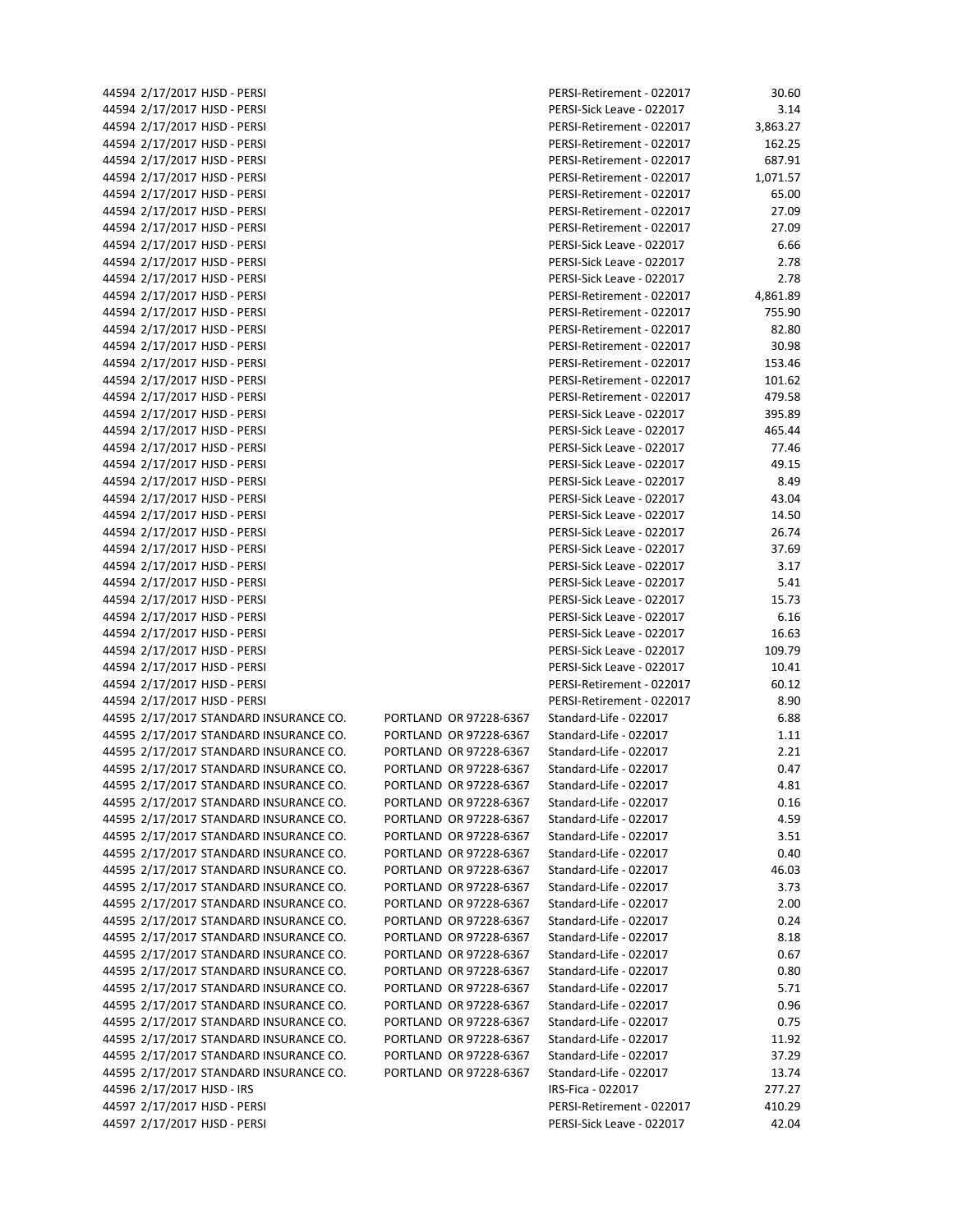| 44598 2/17/2017 SDE-STATE DEPT OF EDUCATION BOISE ID 83750-0027 |                        | Fingerprints-Lori Swanson       | 32.00    |
|-----------------------------------------------------------------|------------------------|---------------------------------|----------|
| 44599 2/17/2017 SDE-STATE DEPT OF EDUCATION BOISE ID 83750-0027 |                        | Fingerprints-Dony Harris (Pro)  | 32.00    |
| 44600 2/17/2017 WWS-WESTERN WASTE SERVICES JEROME ID 83338      |                        | <b>Trash Pickups</b>            | 256.06   |
| 44601 2/17/2017 HAGERMAN WATER USERS ASSOC HAGERMAN ID 83332    |                        | 2017 Water Assessment-6sh       | 90.00    |
| 44602 2/17/2017 SYRINGA NETWORKS LLC                            | <b>BOISE ID 83713</b>  | <b>Internet Connectivity</b>    | 1,195.00 |
| 44603 2/14/2017 BLUE CROSS OF IDAHO                             | BOISE ID 83707-0948    | <b>Blue Cross-LaVina Tellez</b> | 545.55   |
| 44604 2/14/2017 STANDARD INSURANCE CO.                          | PORTLAND OR 97228-6367 | Standard Life-LaVina Tellez     | 4.00     |
| 44605 2/28/2017 ID ASSN SCH BUSINESS OFFICIALS HAILEY ID 83333  |                        | IASBO workshop-Bette            | 125.00   |
| 44606 2/28/2017 SDE-STATE DEPT OF EDUCATION BOISE ID 83750-0027 |                        | Fngrprints-Brian Butts (Pro)    | 32.00    |

| Check# | Date | Name                                                                       | GrossPay | City              | State | Zip            |
|--------|------|----------------------------------------------------------------------------|----------|-------------------|-------|----------------|
|        |      | drct-dpst 2/17/2017 ARREAGA VICTOR                                         |          | 4,048.58 HAGERMAN | ID    | 83332          |
|        |      | drct-dpst 2/17/2017 ARRIAGA LYNN                                           |          | 2,926.41 HAGERMAN | ID    | 83332          |
|        |      | 44563 2/17/2017 BAKER CHRISTOPHER K                                        |          | 460.56 HAGERMAN   | ID    | 83332          |
|        |      | 44564 2/17/2017 BATES STEPHANIE J                                          |          | 65.00 HAGERMAN    | ID    | 83332          |
|        |      | 44565 2/17/2017 BELKNAP CHRISTINA L                                        |          | 227.50 HAGERMAN   | ID    | 83332          |
|        |      | drct-dpst 2/17/2017 BENDER PATRICIA A                                      |          | 1,049.75 HAGERMAN | ID    | 83332          |
|        |      | drct-dpst 2/17/2017 BOLDUC CHRISTINA J                                     |          | 2,050.12 HAGERMAN | ID    | 83332          |
|        |      | drct-dpst 2/17/2017 BROOKS SAMANTHA J                                      |          | 2,854.16 HAGERMAN | ID    | 83332          |
|        |      | drct-dpst 2/17/2017 CHAPMAN TERESA L                                       |          | 1,162.50 HAGERMAN | ID    | 83332          |
|        |      | drct-dpst 2/17/2017 CLARK DONNA K                                          |          | 3,998.58 HAGERMAN | ID    | 83332          |
|        |      | drct-dpst 2/17/2017 CLARK ERIN D                                           |          | 1,305.58 HAGERMAN | ID    | 83332          |
|        |      | drct-dpst 2/17/2017 CORBRIDGE ARLYNDA R                                    |          | 692.05 HAGERMAN   | ID    | 83332          |
|        |      | drct-dpst 2/17/2017 COTTAM MATTHEW S                                       |          | 5,968.48 HAGERMAN | ID    | 83332          |
|        |      | drct-dpst 2/17/2017 DAARUD SHERMA K                                        |          | 4,133.50 HAGERMAN | ID    | 83332          |
|        |      | drct-dpst 2/17/2017 DAVIS ELAINE                                           |          | 1,463.00 HAGERMAN | ID    | 83332          |
|        |      | drct-dpst 2/17/2017 FUNKHOUSER LONNIE                                      |          | 3,492.75 HAGERMAN | ID    | 83332          |
|        |      | drct-dpst 2/17/2017 GIBSON JENNIE L                                        |          | 4,133.50 HAGERMAN | ID    | 83332          |
|        |      | drct-dpst 2/17/2017 HAUSER HENRY J                                         |          | 2,825.08 HAGERMAN | ID    | 83332          |
|        |      | drct-dpst 2/17/2017 HOFFMANN KAREN B                                       |          | 1,287.84 HAGERMAN | ID    | 83332          |
|        |      | drct-dpst 2/17/2017 HOFFMANN RAYMOND L                                     |          | 4,548.74 HAGERMAN | ID    | 83332          |
|        |      | drct-dpst 2/17/2017 HOOP JENNY M                                           |          | 835.06 HAGERMAN   | ID    | 83332          |
|        |      | drct-dpst 2/17/2017 HOSKOVEC SHEENA L                                      |          | 420.00 HAGERMAN   | ID    | 83332          |
|        |      | drct-dpst 2/17/2017 HOWARD MARA B                                          |          | 2,783.33 HAGERMAN | ID    | 83332          |
|        |      | drct-dpst 2/17/2017 JACKSON CRAIG L                                        |          | 1,947.40 HAGERMAN | ID    | 83332          |
|        |      | drct-dpst 2/17/2017 JAYO KARRIE L                                          |          | 4,018.25 HAGERMAN | ID    | 83332          |
|        |      | 44566 2/17/2017 JONES TARISSA A                                            |          | 32.50 HAGERMAN    | ID    | 83332          |
|        |      | drct-dpst 2/17/2017 KAST MELISSA A                                         |          | 2,993.08 HAGERMAN | ID    | 83332          |
|        |      | drct-dpst 2/17/2017 KNAPP DANIEL L                                         |          | 4,279.82 HAGERMAN | ID    | 83332          |
|        |      | drct-dpst 2/17/2017 KRESS MARK S                                           |          | 6,929.90 HAGERMAN | ID    | 83332          |
|        |      | drct-dpst 2/17/2017 LEE REBECCA L                                          |          | 4,048.58 HAGERMAN | ID    | 83332          |
|        |      |                                                                            |          |                   | ID    |                |
|        |      | drct-dpst 2/17/2017 LEIJA HERMELINDA                                       |          | 3,775.25 HAGERMAN |       | 83332<br>83332 |
|        |      | drct-dpst 2/17/2017 LeMOYNE KAROL A<br>drct-dpst 2/17/2017 LEWIS CRYSTAL R |          | 75.00 HAGERMAN    | ID    |                |
|        |      |                                                                            |          | 2,854.16 HAGERMAN | ID    | 83332          |
|        |      | drct-dpst 2/17/2017 LYONS LAURA E                                          |          | 637.50 HAGERMAN   | ID    | 83332          |
|        |      | drct-dpst 2/17/2017 MARTIN KIRT L                                          |          | 75.00 HAGERMAN    | ID    | 83332          |
|        |      | drct-dpst 2/17/2017 McCARTHY STORMIVL                                      |          | 3,998.58 HAGERMAN | ID    | 83332          |
|        |      | drct-dpst 2/17/2017 MILLS TYLER J                                          |          | 5,166.66 HAGERMAN | ID    | 83332          |
|        |      | drct-dpst 2/17/2017 MOORE E. THERESA                                       |          | 195.00 HAGERMAN   | ID    | 83332          |
|        |      | drct-dpst 2/17/2017 OLSEN GORDON C                                         |          | 3,998.58 HAGERMAN | ID    | 83332          |
|        |      | drct-dpst 2/17/2017 OWSLEY VICTORIA C                                      |          | 4,677.60 HAGERMAN | ID    | 83332          |
|        |      | drct-dpst 2/17/2017 PERKINS ANTHONY J                                      |          | 3,701.16 HAGERMAN | ID    | 83332          |
|        |      | drct-dpst 2/17/2017 PLANK ROBIN J                                          |          | 1,083.32 HAGERMAN | ID    | 83332          |
|        |      | drct-dpst 2/17/2017 PRIEBE LESLIE                                          |          | 4,229.83 HAGERMAN | ID    | 83332          |
|        |      | drct-dpst 2/17/2017 REED BETTE M                                           |          | 3,975.33 HAGERMAN | ID    | 83332          |
|        |      | drct-dpst 2/17/2017 REGNIER SHELLY L                                       |          | 3,104.08 HAGERMAN | ID    | 83332          |
|        |      | drct-dpst 2/17/2017 RICE CHARLES E                                         |          | 1,592.76 HAGERMAN | ID    | 83332          |
|        |      | 44567 2/17/2017 SANDOVAL CECILIA M                                         |          | 583.44 HAGERMAN   | ID    | 83332          |
|        |      | drct-dpst 2/17/2017 SCOTT TAMMY L                                          |          | 2,783.33 HAGERMAN | ID    | 83332          |
|        |      | drct-dpst 2/17/2017 SILVER-LEWIS LORA L                                    |          | 3,959.00 HAGERMAN | ID    | 83332          |
|        |      | drct-dpst 2/17/2017 SMITH STEPHEN L                                        |          | 2,753.71 HAGERMAN | ID    | 83332          |
|        |      | drct-dpst 2/17/2017 TAYLOR SHARLENE K                                      |          | 487.50 HAGERMAN   | ID    | 83332          |